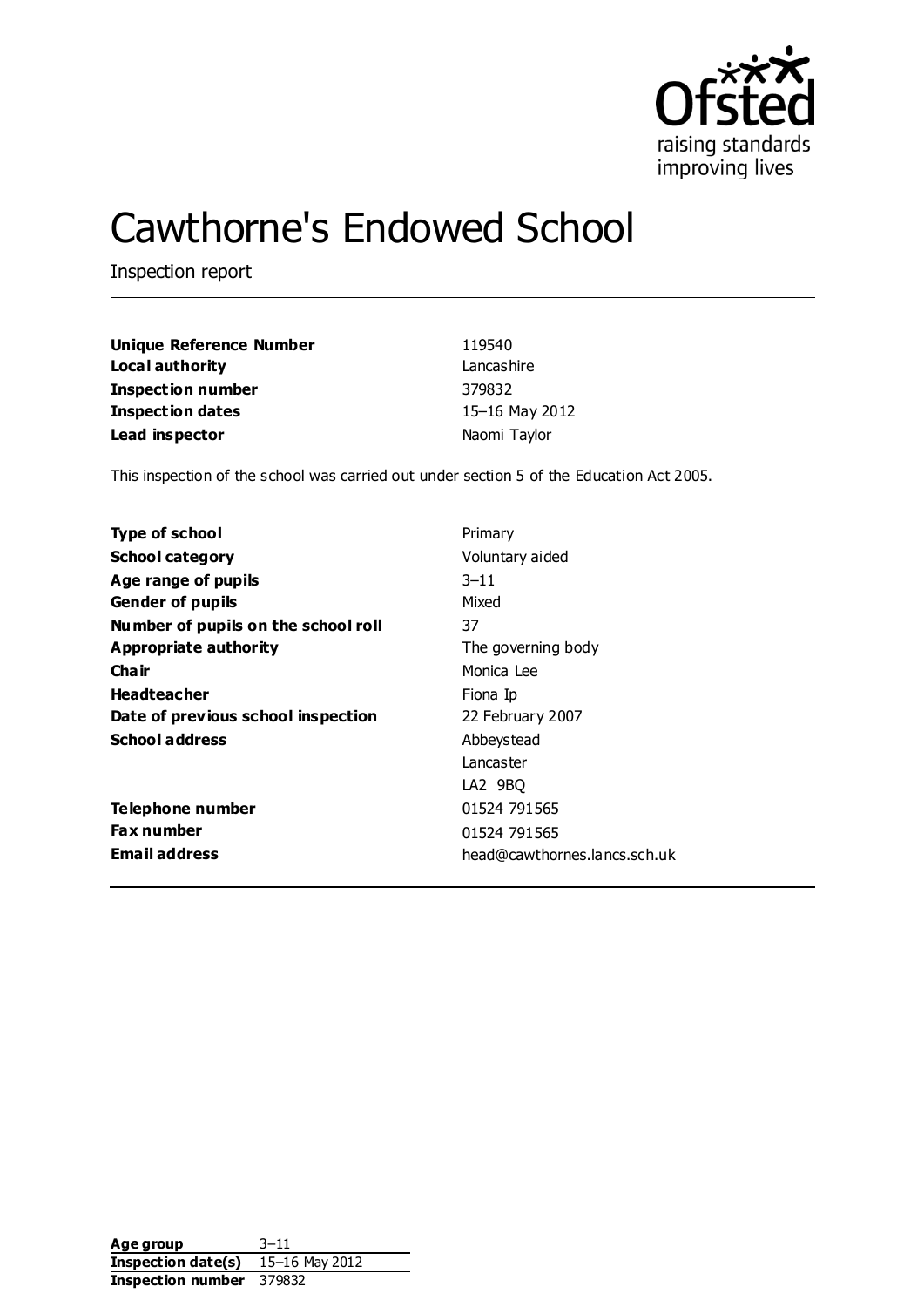

You can use Parent View to give Ofsted your opinion on your child's school. Ofsted will use the information parents and carers provide when deciding which schools to inspect and when.

You can also use Parent View to find out what other parents and carers think about schools in England. You can visit [www.parentview.ofsted.gov.uk,](../../../AppData/Local/Microsoft/Windows/AppData/Local/Microsoft/Windows/AppData/Local/Microsoft/Windows/Temporary%20Internet%20Files/Content.IE5/FEBCU1GJ/www.parentview.ofsted.gov.uk) or look for the link on the main Ofsted website: [www.ofsted.gov.uk](../../../AppData/Local/Microsoft/Windows/AppData/Local/Microsoft/Windows/AppData/Local/Microsoft/Windows/Temporary%20Internet%20Files/Content.IE5/FEBCU1GJ/www.ofsted.gov.uk)

The Office for Standards in Education, Children's Services and Skills (Ofsted) re gulates and inspects to achieve excellence in the care of children and young people, and in education and skills for learners of all ages. It regulates and inspects childcare and children's social care, and inspects the Children and Family Court Advisory Support Service (Cafcass), schools, colleges, initial teacher training, work-based learning and skills training, adult and community learning, and education and training in prisons and other secure establishments. It assesses council children's services, and inspects services for looked after children, safeguarding and child protection.

Further copies of this report are obtainable from the school. Under the Education Act 2005, the school must provide a copy of this report free of charge to certain categories of people. A charge not exceeding the full cost of reproduction may be made for any other copies supplied.

If you would like a copy of this document in a different format, such as large print or Braille, please telephone 0300 123 4234, or email [enquiries@ofsted.gov.uk](mailto:enquiries@ofsted.gov.uk)

You may copy all or parts of this document for non-commercial purposes, as long as you give details of the source and date of publication and do not alter the information in any way.

To receive regular email alerts about new publications, including survey reports and school inspection reports, please visit our website and go to 'Subscribe'.

Piccadilly Gate Store Street Manchester M1 2WD

T: 0300 123 4234 Textphone: 0161 618 8524 [enquiries@ofsted.gov.uk](mailto:enquiries@ofsted.gov.uk) [www.ofsted.gov.uk](http://www.ofsted.gov.uk/)



© Crown copyright 2012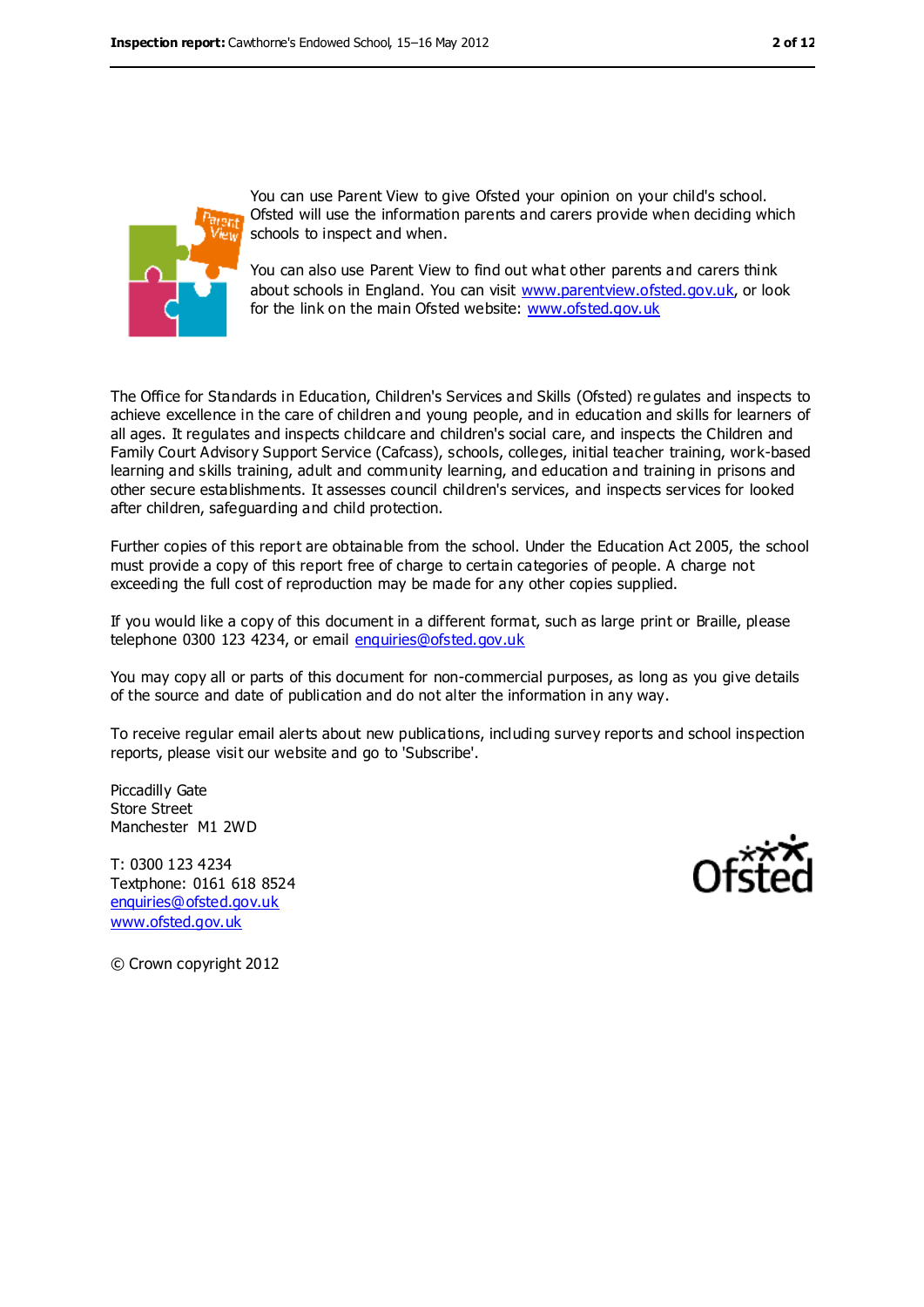# **Introduction**

Inspection team

Naomi Taylor **National inspector** Additional inspector

This inspection was carried out with two days' notice. The inspector observed three teachers and visited 12 lessons. Discussions were held with school staff, groups of pupils, parents and carers, a representative of the local authority and members of the governing body. The inspector observed the school's work and looked at a wide range of documentation, including safeguarding documents, the school's selfevaluation and development plans, local authority evaluations, records of pupils' attainment and progress, and pupils' work. The inspector took account of the responses to the online Parent View in planning the inspection. The responses in questionnaires from 29 parents and carers and those completed by pupils and staff were also analysed.

# **Information about the school**

This is a much smaller than average-size primary school. Most pupils are White British and a small number are of mixed race heritage. The proportion of pupils supported by school action plus or with a statement of special educational needs is below average. Since the previous inspection there has been an increase in the number of pupils joining the school during Key Stages 1 and 2. The headteacher has a substantial teaching commitment in addition to senior management responsibilities. For part of the week, pupils are taught in two mixed-age classes. One class comprises Nursery, Reception and pupils in Years 1 and 2. The other class comprises Years 3, 4, 5, and 6. However, for English and mathematics, pupils are taught by ability groups. The school exceeds the government's current floor standard, which sets the minimum expectations for attainment and progress in English and mathematics.

The school has Healthy School status. Since the previous inspection the school has received the Lancashire Physical Education Gold Mark Award and Lancashire County Council Learning Excellence Award for innovative curriculum practice.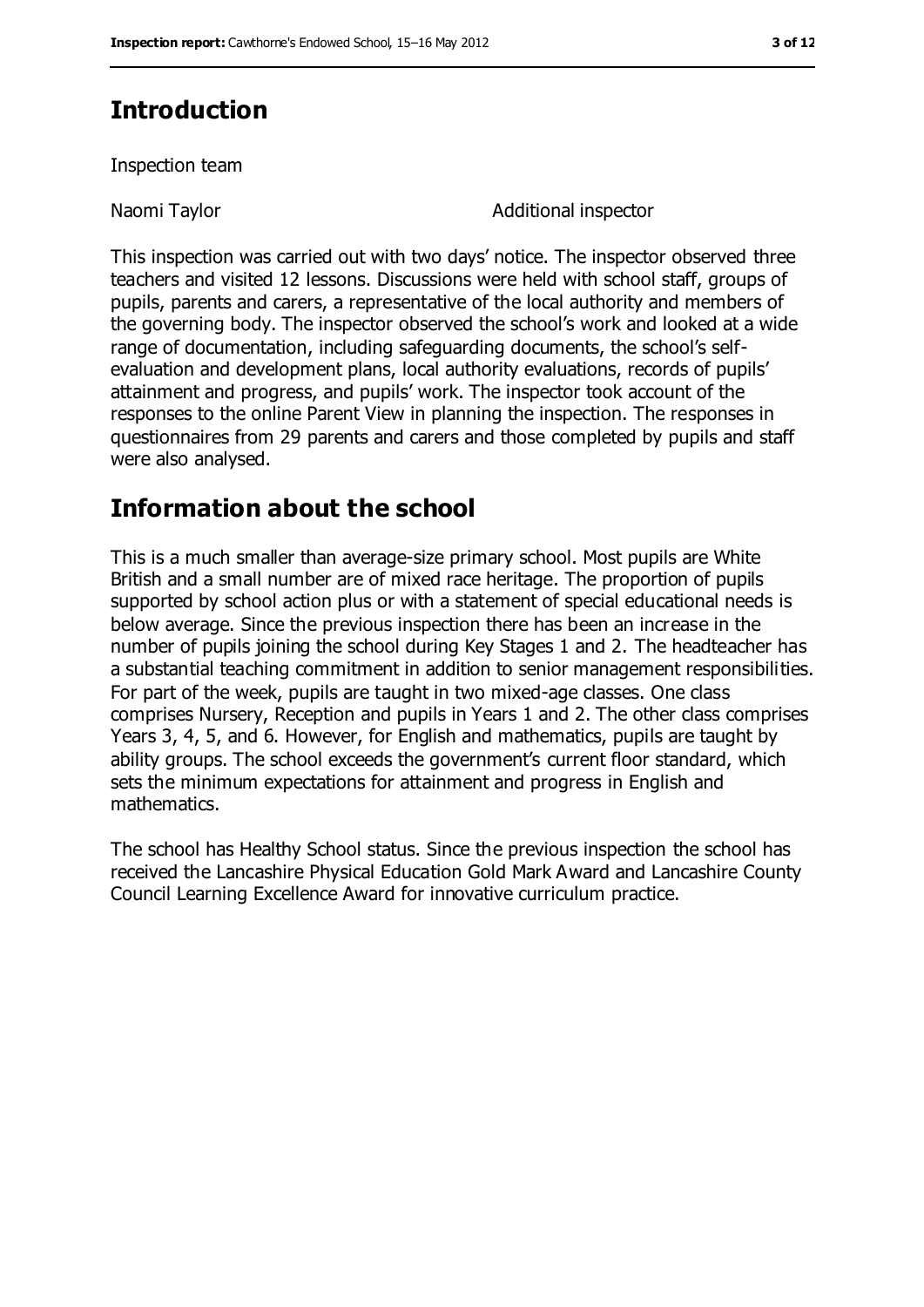**Inspection grades: 1 is outstanding, 2 is good, 3 is satisfactory and 4 is inadequate**

Please turn to the glossary for a description of the grades and inspection terms

## **Inspection judgements**

| <b>Overall Effectiveness</b> |  |
|------------------------------|--|
|------------------------------|--|

| <b>Achievement of pupils</b>          |  |
|---------------------------------------|--|
| <b>Quality of teaching</b>            |  |
| <b>Behaviour and safety of pupils</b> |  |
| <b>Leadership and management</b>      |  |

#### **Key Findings**

- This is an outstanding school. Pupils thrive in all aspects of their academic achievement and personal development. The significant majority of parents and carers who gave their views were extremely positive about the school.
- Achievement is outstanding. On entry to the Early Years Foundation Stage, children's knowledge and experience is in line and for some, below those expected for their age. Pupils make outstanding progress so that by the time they leave at the end of Year 6, their attainment in English and mathematics is well above average overall, although fewer pupils reach Level 5 in writing.
- Outstanding teaching over time results in outstanding progress for all groups of pupils. For example, those who join the school during Key Stage 2 make equally outstanding progress. Occasionally, there are missed opportunities to further improve and enhance writing by extending pupils' vocabulary and ensuring that they diligently and consistently use accurate punctuation and grammar.
- Behaviour and safety are outstanding. Pupils have extremely positive attitudes to learning from an early age. They talk enthusiastically about how much they enjoy school and this is reflected in well-above average levels of attendance. Teachers have very high expectations and consistently apply the highly effective behaviour management system which, particularly for those new to the school, helps pupils to reflect on and consider the consequences of their behaviour on others. Pupils are adamant they feel safe and this is reflected in parents' and carers' views.
- The headteacher provides visionary and inspirational leadership. Her drive, example and relentless focus on the leadership of teaching and the management of performance have ensured that all staff are committed to the pursuit of excellence. Staff show determination in providing an innovative curriculum which captures pupils' imaginations and promotes outstanding spiritual, moral, social and cultural development.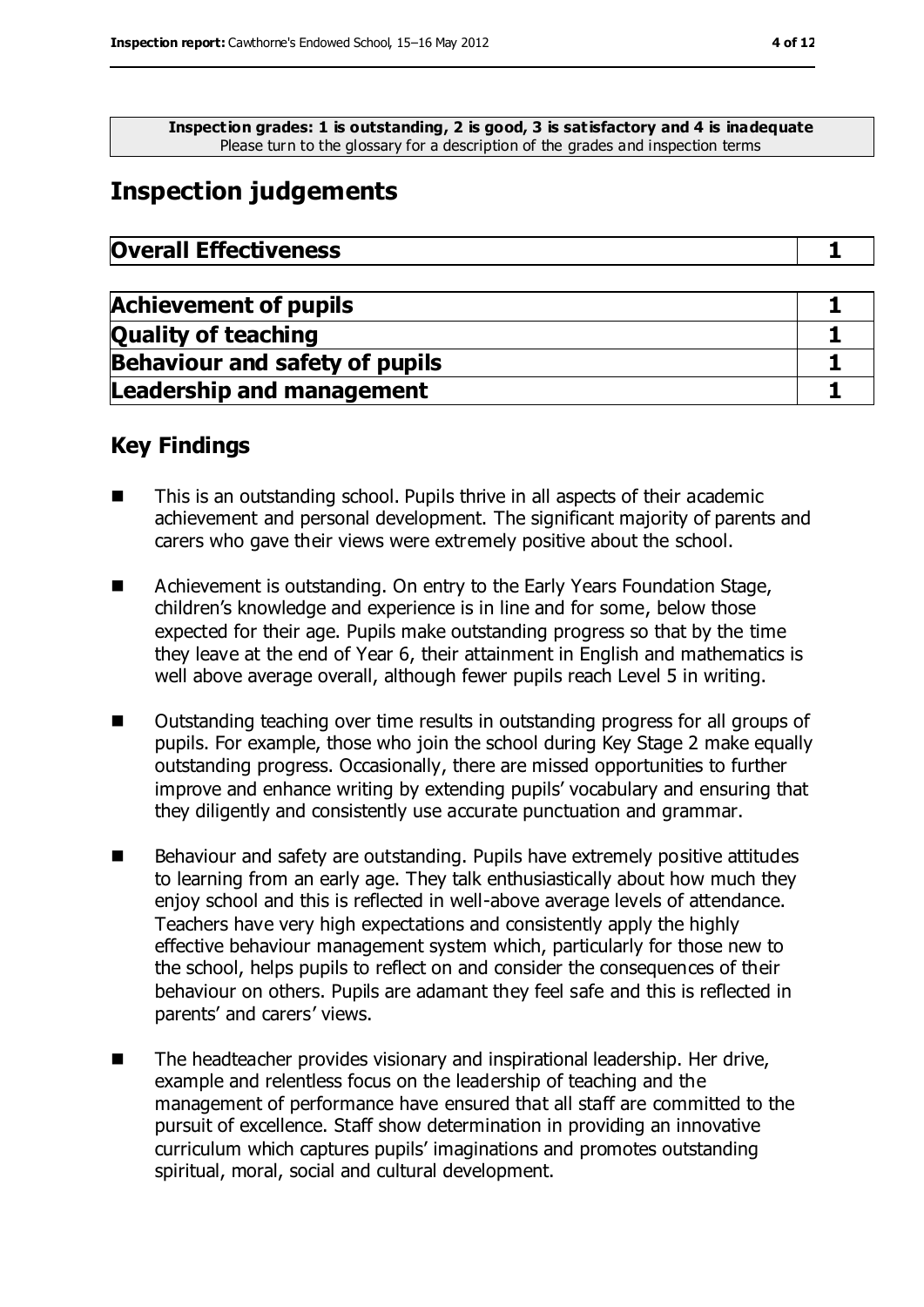### **What does the school need to do to improve further?**

- $\blacksquare$  Raise further the proportion of pupils achieving Level 5 in writing by the end of Year 6 by:
	- ensuring pupils use correct grammar when they are speaking and ensure they diligently apply this to their written work
	- broadening pupils' range of vocabulary to enhance their writing.

### **Main Report**

#### **Achievement of pupils**

Children start school with skills and knowledge that vary from year to year but are generally in line with those expected for their age other than in number and communication which is sometimes weaker. Through the Early Years Foundation Stage, children achieve well. They develop an eagerness for learning which ensures pupils make outstanding progress overall through Key Stages 1 and 2. This includes disabled pupils and those who have special educational needs. Some pupils join the school during Key Stage 2 with levels of ability lower than those expected for their age and they, too, make outstanding progress. The school's assessment data, work in pupils' books and lesson observations indicate that the rate of progress as pupils move through the school has rapidly improved since the previous inspection and this is being sustained. Overall attainment by the end of Year 6 is well above average in English and mathematics, although fewer pupils than that seen nationally attain the higher Level 5 in writing. An innovative and personalised curriculum, together with an improvement in the quality of teaching, has led to an improvement in writing since the previous inspection. Almost all parents and carers believe that their children are making good progress. As a parent typically commented, 'I feel totally assured my child receives excellent education and is so happy to attend this lovely school.' Evidence from lesson observations undertaken by the inspector demonstrates that all pupils are engaged fully in learning and are making outstanding progress. In lessons, pupils show excitement and interest in their work. Their exceptionally positive attitudes and excellent behaviour make a significant contribution to accelerating their progress.

Key Stage 1 pupils who read to the inspector were able to confidently use their reading skills to break down and sound out difficult or unfamiliar words. They were then able to demonstrate a clear understanding of what they had read. Attainment in reading is well above average by the end of Key Stage 1. In Key Stage 2, pupils continue to make outstanding progress in reading due to the impact of whole-school teaching of the links between letters and sounds. All pupils show enthusiasm for reading and they are encouraged to explore a wide range of books. Through a computer programme, pupils are then tested on their understanding of the book they have read and teachers use this to measure progress and to help pupils to select new books at a level which builds upon their learning. They have an excellent understanding of the importance of reading both for their schoolwork and for their futures. Attainment in reading is well above average by the time pupils leave school at the end of Year 6, with many pupils reading at Level 6.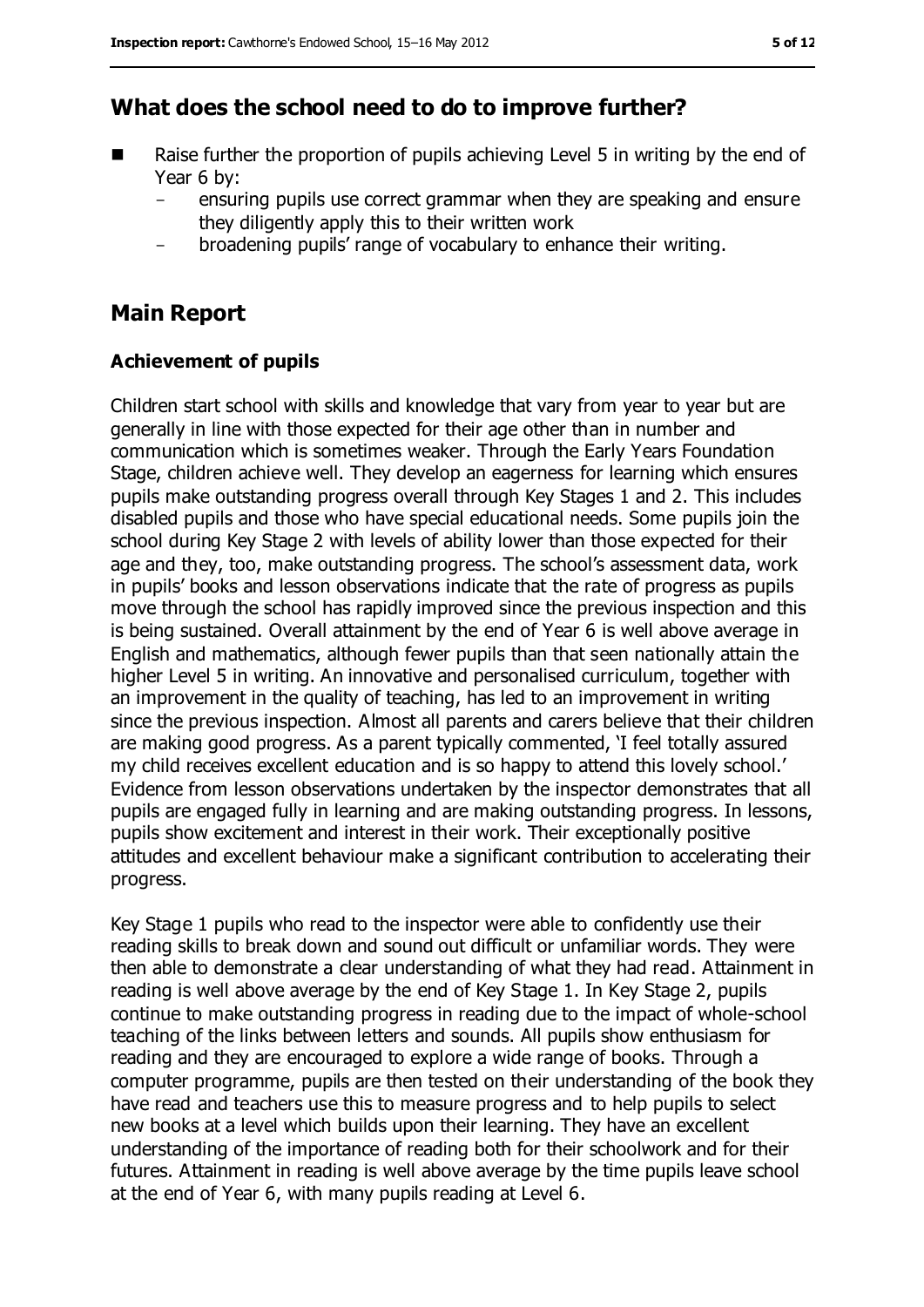#### **Quality of teaching**

The quality of teaching is outstanding, reflecting parents' and carers' positive views. Staff are highly skilled in quickly identifying appropriate teaching for disabled pupils and those who have special educational needs, which leads to these pupils making outstanding progress. Most lessons were outstanding: exceptionally well planned, with rapid pace and using a variety of activities drawn from the planned curriculum which fully engaged and enthused pupils. For example, in a small group English lesson with pupils from Years 1, 2 and 3, pupils were highly motivated in extending their ability to write poetry. The inspirational teacher used highly skilled storytelling to enthral every pupil and fire their imagination. Pupils were excited and immersed in rehearsing tongue twister poems with their partners. They clearly enjoyed performing to the whole class which the teacher recorded for the pupils to assess. All ability ranges were then given well-matched challenges to create their own tongue twister poems which the pupils found to be a great deal of fun and this accelerated their progress.

In the Early Years Foundation Stage there is an excellent balance of adult-led learning alongside opportunities for children to choose to learn and play on their own or with friends. Nursery children settle quickly and demonstrated how much they were enjoying exploring the characteristics of fruits that were grown in different parts of the world and learning about how people live in environments beyond their own community. The teaching assistant skilfully questioned the children about what they could see, feel, smell and taste to promote their speaking and listening skills and develop their vocabulary. This demonstrates the importance that the school places on academic development alongside spiritual, moral, social and cultural growth from an early age.

In a Key Stage 2 science lesson, the teacher skilfully integrated numeracy and literacy skills into pupils' learning by introducing proportions when measuring liquids which were being used to mix with various particles. The pupils were highly engaged in conducting the experiments and were keen to record the changes to the solids. However, there was a missed opportunity to expand and enhance the range of vocabulary to describe and record what they had observed.

Marking regularly provides pupils with clear information about the next steps to improve their work and has impacted on the improvement in writing since the previous inspection. Information from the rigorous tracking of pupils' progress enables all teachers to set realistic and challenging targets which pupils know and understand. Older pupils are given the opportunity to reflect on their own work and that of others and this was demonstrated in lessons and in their work books.

#### **Behaviour and safety of pupils**

Behaviour and safety are outstanding. Pupils overwhelmingly say they feel extremely safe in school and they are confident that they can turn to any adults if they have concerns. They have an outstanding understanding of the risks to which they may be exposed. This was evident during the inspection from the risk assessments seen and also from the way that pupils discussed their many and varied opportunities beyond the school and village environment, including residential trips to London and the Isle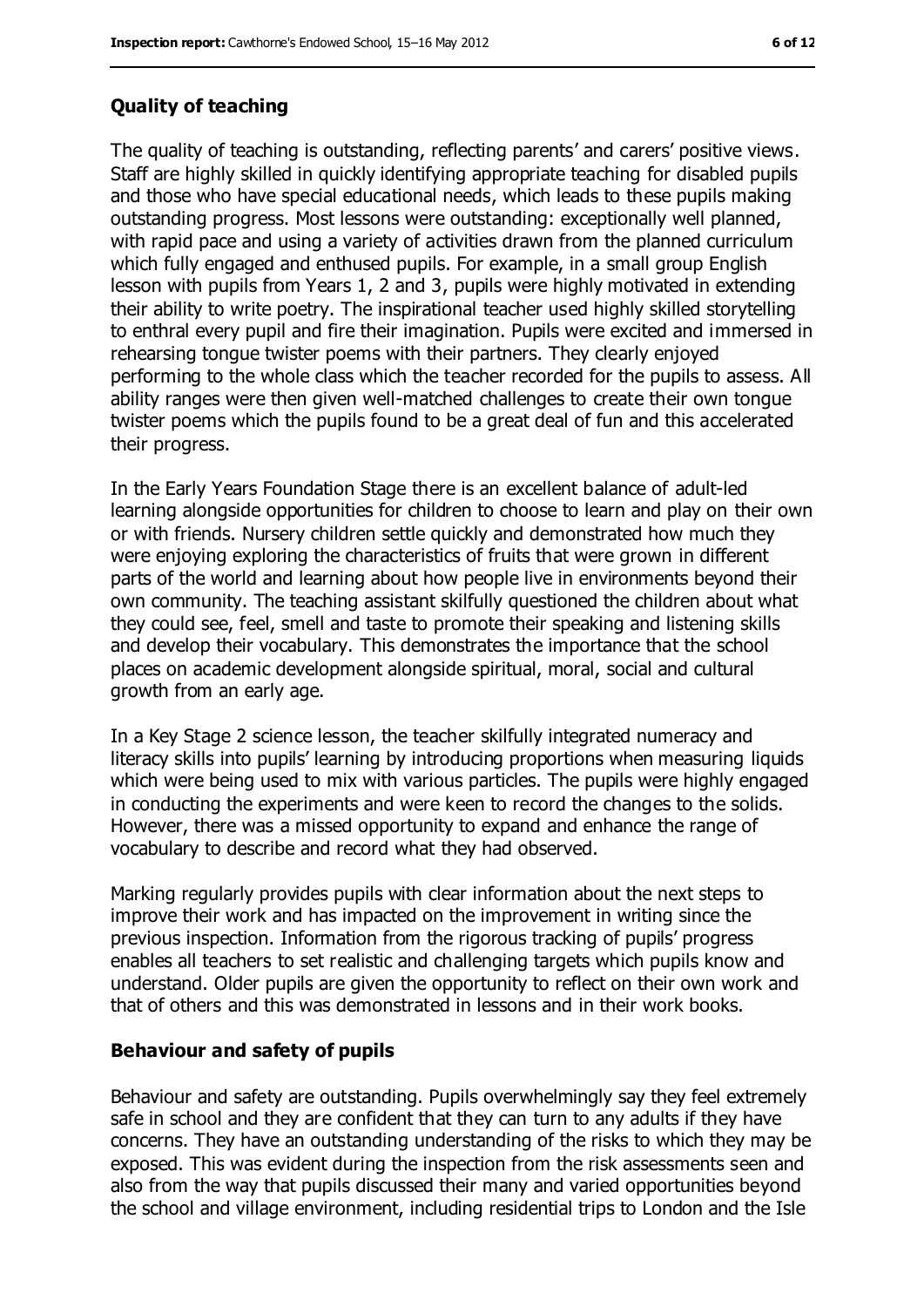of Man and visits to places of worship in cities. Attendance is well above the national average and pupils arrive punctually to school.

Pupils behave exceptionally well in and around school. They have extremely positive attitudes to learning and cooperate willingly. They move around the school in an orderly manner holding doors open for others and standing aside for adults. They are cheerful and greet visitors with politeness and interest. Pupils are extremely well supported because of the school's exceptionally consistent, explicit and highly effective approach to behaviour management. Some of the older pupils who are new to the school are given additional support in learning how to choose behaviour which is respectful to others at all times. This is monitored closely by all staff. Responses to the Ofsted questionnaire indicated that a small minority of parents and carers are concerned about incidents of bullying. The overwhelming majority believe that the school keeps their children safe and that behaviour is good. Following an extensive range of interviews and informal discussions with pupils, the inspector was convinced that there is no evidence of bullying in school. The highly effective curriculum raises pupils' awareness of different types of bullying and they are encouraged to discuss their views and opinions on a range of topics.

#### **Leadership and management**

The headteacher has developed a whole-school team which is outstanding in promoting a shared ambition and determination that all pupils have maximum benefit from their education. Accurate and honest self-evaluation has enabled the school to address successfully a wide range of improvements since the previous inspection. The impact of these actions results in the establishment of a comprehensive and accurate assessment and tracking system to measure pupils' progress and the improvement in the pace of learning for the great majority of pupils and the rise in pupils' attainment. This demonstrates excellent capacity to sustain high standards and continue on their journey of continual improvement.

Rigorous performance management systems and procedures for the monitoring of teaching and learning inform whole-school professional development programmes and support for individual members of staff. These factors underpin the significant improvements in teaching, the impact of which is evident in pupils' outstanding achievement. Promotion of equality of opportunity is at the heart of the school's work for every individual pupil and their families. The school's engagement with a school in Sri Lanka, and the broad range of visits and visitors impacts extremely well on pupils' spiritual, moral, social and cultural development.

The curriculum is exceedingly innovative and exciting. It takes pupils' individual needs and interests into account and builds on their previous learning, preparing them exceptionally well for the next stage in their education. It provides exciting opportunities both in school and beyond to transfer and master their reading, mathematical and information and communication technology skills to real life situations. There are occasions when more opportunities for pupils to practise improving grammar when speaking and developing a wider vocabulary could be explored. This results in some pupils not reaching the higher levels in writing. The annual economic awareness week, which is planned by the school council, is an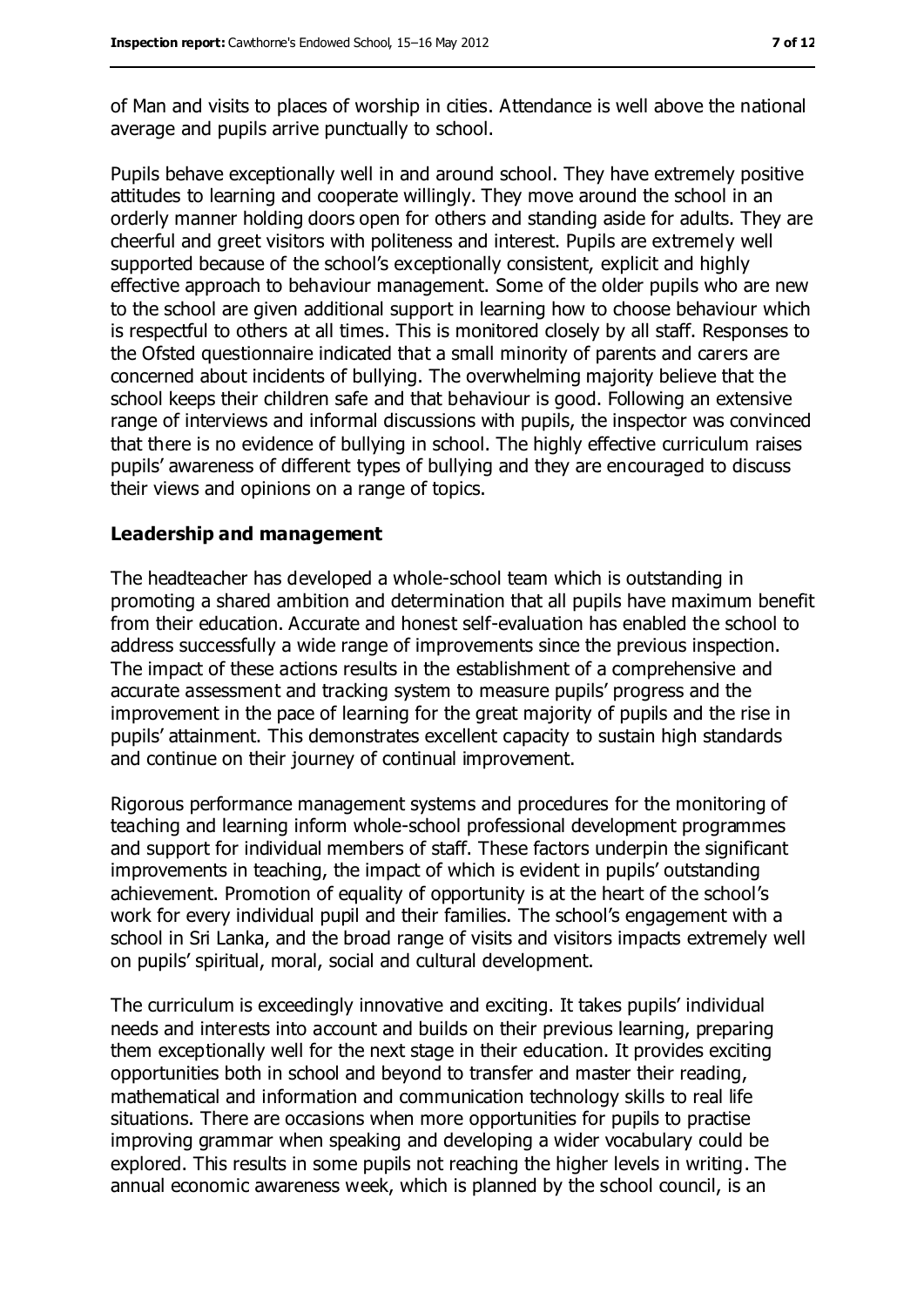example of how pupils learn about how these skills can be applied in a range of careers beyond their village environment.

The governing body champions the school. It provides good strategic direction and has been determinedly involved in the school's improvement. Members of the governing body have a strong record of challenging school leaders and monitoring the introduction of new interventions to ensure value for money. Arrangements for safeguarding and child protection procedures are exemplary. The school works extremely well with parents.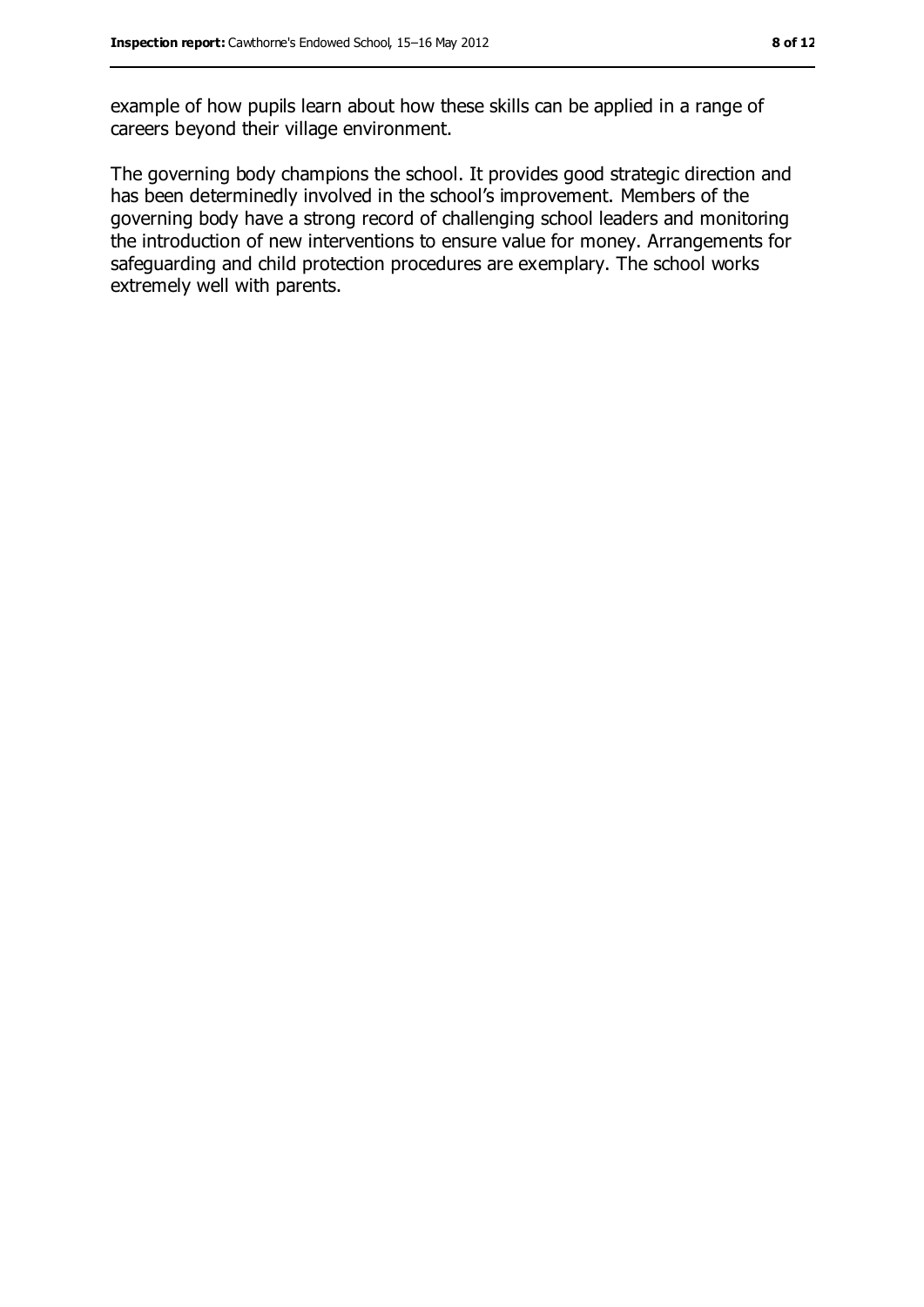# **Glossary**

### **What inspection judgements mean**

| Grade   | <b>Judgement</b> | <b>Description</b>                                                                                                                                                                                                            |
|---------|------------------|-------------------------------------------------------------------------------------------------------------------------------------------------------------------------------------------------------------------------------|
| Grade 1 | Outstanding      | These features are highly effective. An outstanding school<br>provides exceptionally well for all its pupils" needs.                                                                                                          |
| Grade 2 | Good             | These are very positive features of a school. A school that is<br>good is serving its pupils well.                                                                                                                            |
| Grade 3 | Satisfactory     | These features are of reasonable quality. A satisfactory school<br>is providing adequately for its pupils.                                                                                                                    |
| Grade 4 | Inadequate       | These features are not of an acceptable standard. An<br>inadequate school needs to make significant improvement in<br>order to meet the needs of its pupils. Ofsted inspectors will<br>make further visits until it improves. |

### **Overall effectiveness of schools**

|                       | Overall effectiveness judgement (percentage of schools) |      |                     |                   |
|-----------------------|---------------------------------------------------------|------|---------------------|-------------------|
| <b>Type of school</b> | <b>Outstanding</b>                                      | Good | <b>Satisfactory</b> | <b>Inadequate</b> |
| Nursery schools       | 54                                                      | 42   |                     |                   |
| Primary schools       | 14                                                      | 49   | 32                  |                   |
| Secondary schools     | 20                                                      | 39   | 34                  |                   |
| Special schools       | 33                                                      | 45   |                     |                   |
| Pupil referral units  | 9                                                       | 55   | 28                  |                   |
| All schools           | 16                                                      | -47  |                     |                   |

New school inspection arrangements have been introduced from 1 January 2012. This means that inspectors make judgements that were not made previously.

The data in the table above are for the period 1 September to 31 December 2011 and represent judgements that were made under the school inspection arrangements that were introduced on 1 September 2009. These data are consistent with the latest published official statistics about maintained school inspection outcomes (see [www.ofsted.gov.uk\)](../../../AppData/Local/Microsoft/Windows/AppData/Local/Microsoft/Windows/AppData/Local/Microsoft/Windows/Temporary%20Internet%20Files/Content.IE5/FEBCU1GJ/www.ofsted.gov.uk).

The sample of schools inspected during 2010/11 was not representative of all schools nationally, as weaker schools are inspected more frequently than good or outstanding schools.

Primary schools include primary academy converters. Secondary schools include secondary academy converters, sponsor-led academies and city technology colleges. Special schools include special academy converters and non-maintained special schools.

Percentages are rounded and do not always add exactly to 100.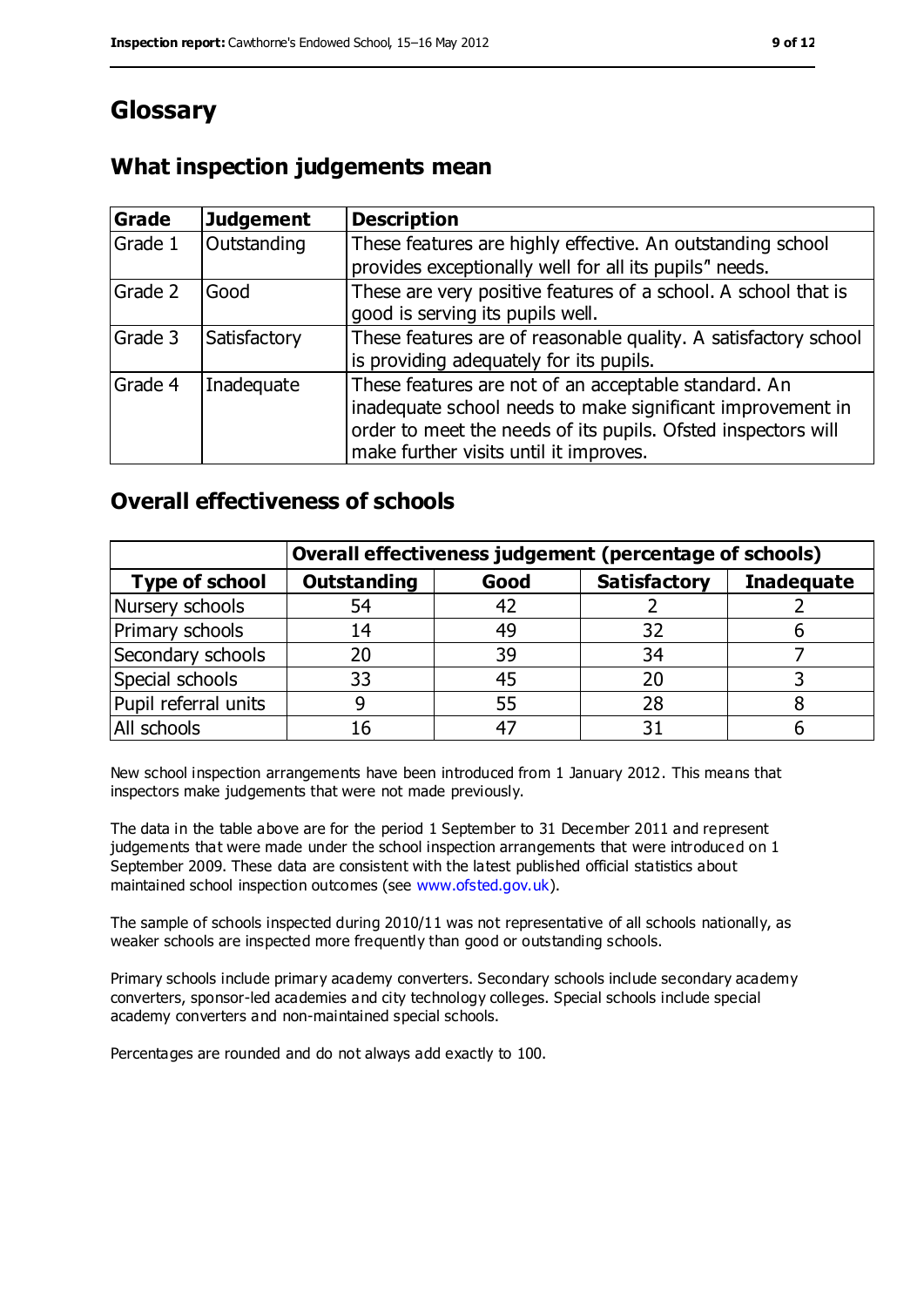# **Common terminology used by inspectors**

| Achievement:                  | the progress and success of a pupil in their learning and<br>development taking account of their attainment.                                                                                                           |
|-------------------------------|------------------------------------------------------------------------------------------------------------------------------------------------------------------------------------------------------------------------|
| Attainment:                   | the standard of the pupils' work shown by test and<br>examination results and in lessons.                                                                                                                              |
| Attendance                    | the regular attendance of pupils at school and in lessons,<br>taking into account the school's efforts to encourage good<br>attendance.                                                                                |
| <b>Behaviour</b>              | how well pupils behave in lessons, with emphasis on their<br>attitude to learning. Pupils' punctuality to lessons and their<br>conduct around the school.                                                              |
| Capacity to improve:          | the proven ability of the school to continue improving based<br>on its self-evaluation and what the school has accomplished<br>so far and on the quality of its systems to maintain<br>improvement.                    |
| Floor standards               | the national minimum expectation of attainment and<br>progression measures                                                                                                                                             |
| Leadership and<br>management: | the contribution of all the staff with responsibilities, not just<br>the governors and headteacher, to identifying priorities,<br>directing and motivating staff and running the school.                               |
| Learning:                     | how well pupils acquire knowledge, develop their<br>understanding, learn and practise skills and are developing<br>their competence as learners.                                                                       |
| Overall effectiveness:        | inspectors form a judgement on a school's overall<br>effectiveness based on the findings from their inspection of<br>the school.                                                                                       |
| Progress:                     | the rate at which pupils are learning in lessons and over<br>longer periods of time. It is often measured by comparing<br>the pupils' attainment at the end of a key stage with their<br>attainment when they started. |
| Safety                        | how safe pupils are in school, including in lessons; and their<br>understanding of risks. Pupils' freedom from bullying and<br>harassment. How well the school promotes safety, for<br>example e-learning.             |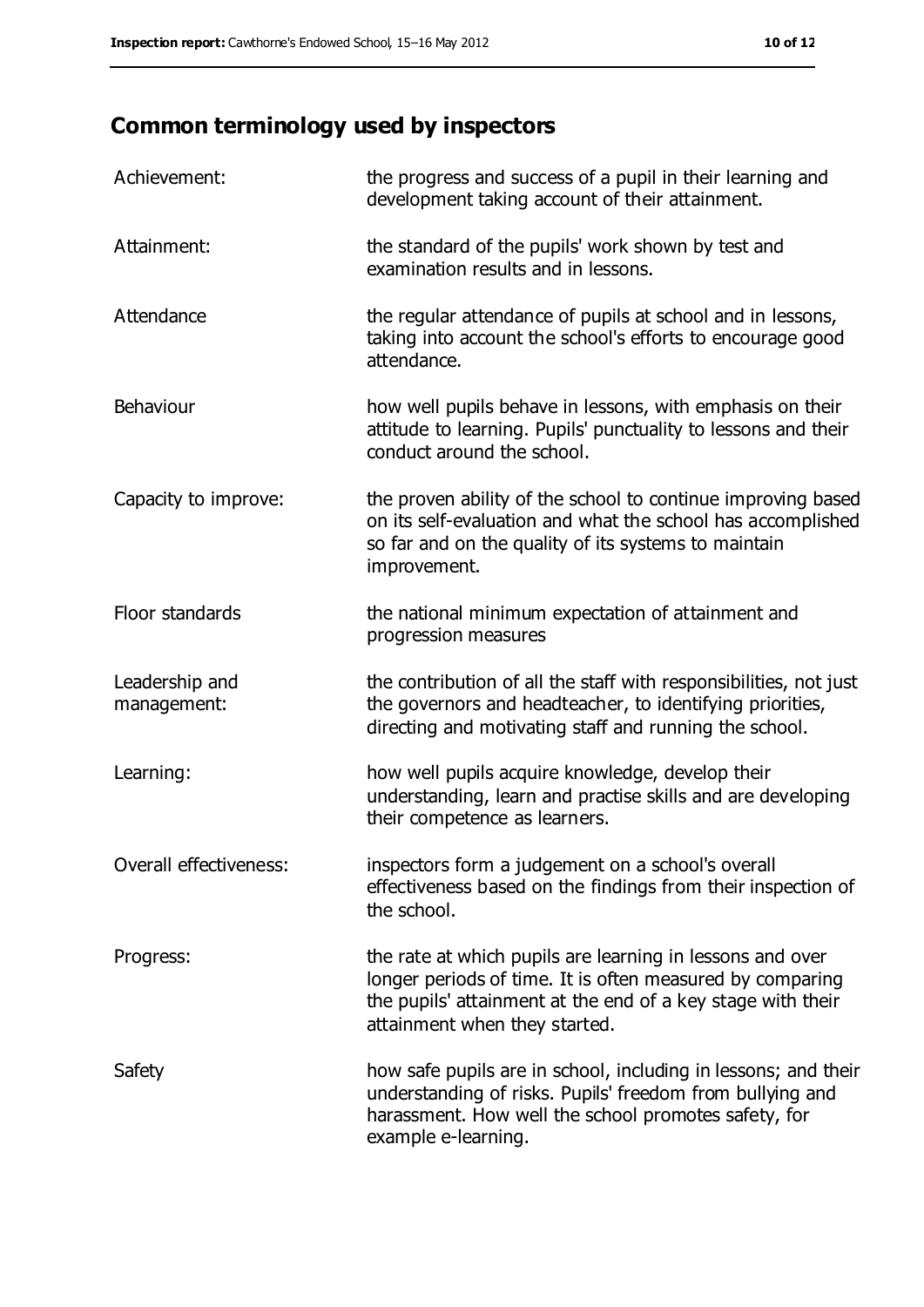#### **This letter is provided for the school, parents and carers to share with their children. It describes Ofsted's main findings from the inspection of their school.**



17 May 2012

Dear Pupils

#### **Inspection of Cawthorne's Endowed School, Lancaster, LA2 9BQ**

Thank you for the friendly welcome you gave to me and for being so polite and kind when I inspected your school. I enjoyed meeting you and seeing you at work and play. I particularly enjoyed talking to you about what it is like to be a pupil in your school, hearing you read, coming to see your lessons and watching you enjoy the many interesting things you do. I was fascinated to hear about all the opportunities you have to experience life beyond your village community.

Your school is outstanding and your teachers, parents and carers are right to be extremely proud of it. These are the things that particularly impressed me.

- You told me how well you are taught and that lessons are fun. Teaching in your school is outstanding and you make outstanding progress in English and mathematics.
- Your behaviour is outstanding. You are thoughtful and polite and work well in class.
- Both you and your parents and carers say you feel very safe in school. I agree. All adults in school look after you very well and keep you safe.
- Your headteacher leads the school exceptionally well and all the staff ensure that you are given lots of exciting opportunities to learn new skills.

To help your school to improve further I have asked your teachers to help you make even better progress in writing by encouraging you to use correct grammar when you are speaking and broaden the range of your vocabulary. I feel sure you will help to maintain your high standards by continuing to work hard and by helping your teachers in every way.

Yours sincerely

Naomi Taylor Lead inspector